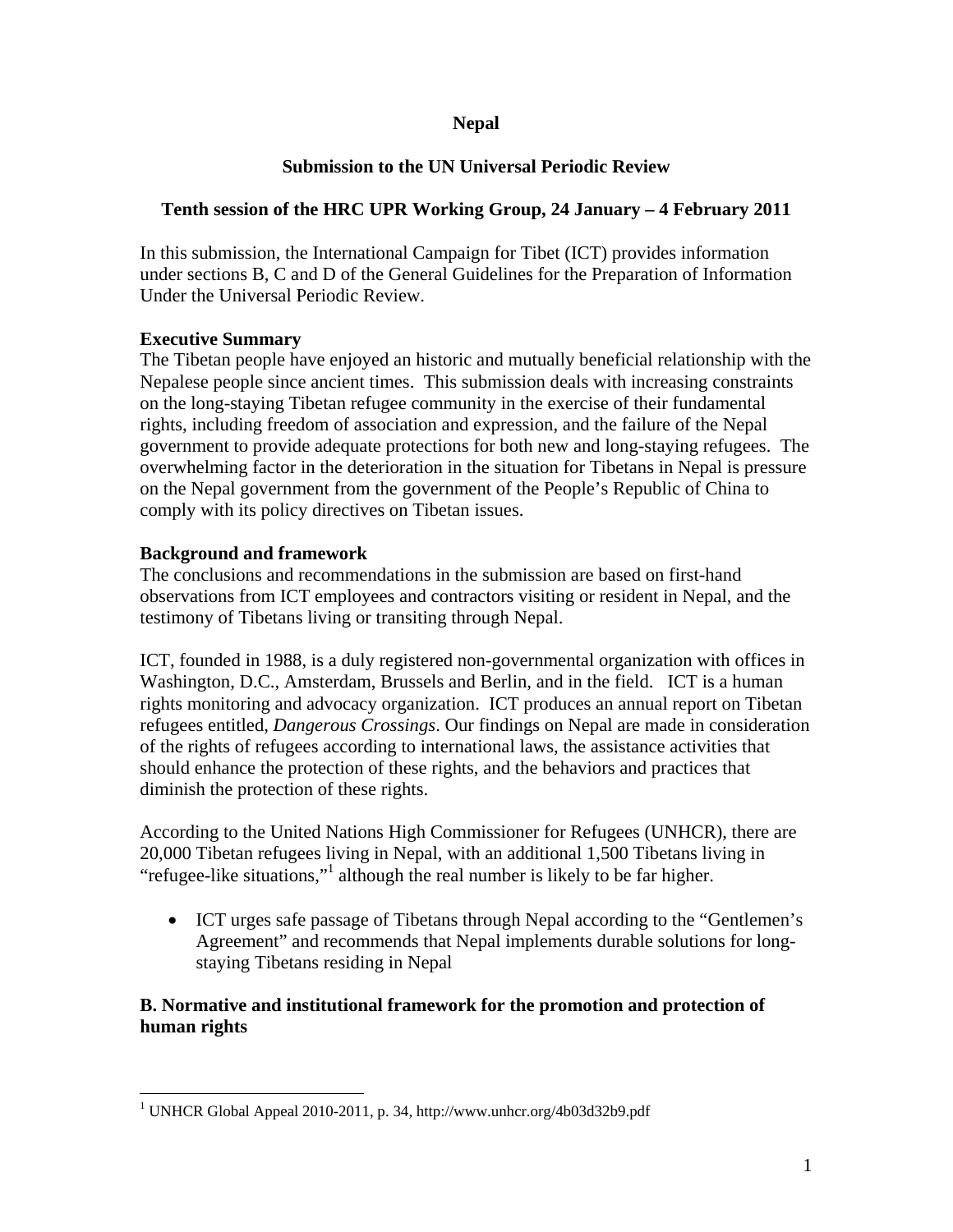#### **Failure to implement a durable solution for Tibetan refugees**

ICT is concerned at the failure of Nepalese authorities to issue refugee [identity] certificates (RC) to all Tibetan refugees who meet the criteria set by the Nepal government, having entered Nepal before December 31, 1989, and their eligible offspring. The RC allows Tibetans to remain in Nepal with certain limited civil rights and serve to protect Tibetans from undue harassment and illegal deportation by authorities. Nepal has been unreliable in the issuance of RCs and thousands of Tibetans who are eligible have been waiting for years for processing to resume. In 2000, the Nepal Ministry of Home Affairs told a visiting US official that Nepal would issue RCs to all eligible Tibetans. This has not been done. ICT also notes a rise in tough language from Nepalese officials threatening the deportation of Tibetan refugees.

A Tibetan community leader in Kathmandu told ICT: "Tibetans stopped by Nepalese police on the way home without papers can be beaten up, often huge fines are demanded. They are always told that it will be worse for them if they tell the UNHCR or any other organization or individual. For this reason most harassment is not reported." Multiple instances of this kind have been reported to ICT by trusted sources in Kathmandu.

In September, 2005, the United States proposed a program to resettle certain Tibetan refugees from Nepal in the United States.<sup>2</sup> This policy decision was made in consideration of the vulnerability of many long-staying Tibetan refugees in Nepal. Nepal has so far not allowed the resettlement program to begin.

• ICT calls on Nepal to find durable solutions for its long-staying Tibetan refugees, including issuance of RCs, opening the path to citizenship, and cooperation with the US -proposed refugee resettlement program for certain Tibetans in Nepal.

#### **Increased dangers for Tibetans transiting through Nepal**

 $\overline{a}$ 

ICT has evidence of inconsistency in the treatment of Tibetan refugees by both Nepal officials and border forces, indicating an undermining of the "Gentlemen's Agreement" with the UNHCR that allows safe passage for Tibetan refugees through the border areas to Kathmandu and onward to India.<sup>3</sup>

On February 23, 2009 members of the Young Communist League (YCL) detained five Tibetans attempting to cross the Tibet-Nepal border before turning them over to local police in Sindhupalchowk. The YCL members claimed the Tibetans were entering Nepal to take part in so-called "Free Tibet" activities. The detention marks the first time that Nepal's Maoist party has directly intervened in attempting to capture Tibetans crossing the border.<sup>4</sup> The Tibetans were eventually turned over to UNCHR, as stipulated by the

<sup>&</sup>lt;sup>2</sup> See: 'US proposes new Tibetan refugee admissions program,' ICT, September 7, 2007, http://www.savetibet.org/media-center/ict-news-reports/tibetan-protestors-without-nepalese-papers-faceremoval-india

<sup>&</sup>lt;sup>3</sup> "Dangerous Crossing: conditions impacting the flight of Tibetan refugees 2009 update," ICT, June 19, 2010, http://www.savetibet.org/files/documents/Dangerous%20Crossing%202009.pdf <sup>4</sup>

<sup>&</sup>lt;sup>4</sup> 'Nepal Maoists 'arrest' five Tibetans for 'anti-China' acrivities,' February 23, 2009, IANS, http://www.thaindian.com/newsportal/politics/nepal-maoists-arrest-five-tibetans-for-anti-chinaactivites\_100158620.html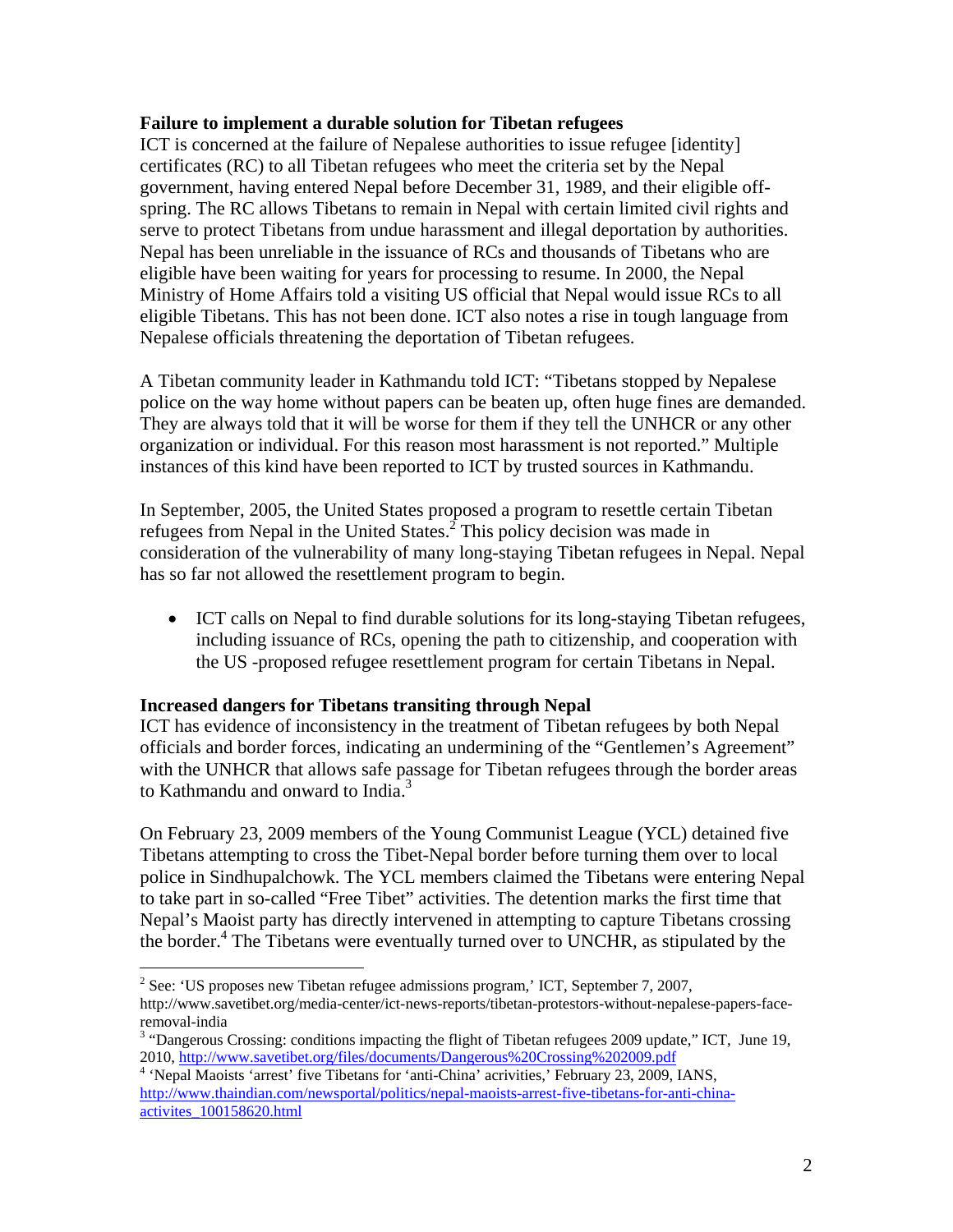Gentlemen's Agreement, however, intervention by groups such as the YCL places the provisional protections afforded to Tibetans at greater risk of being abrogated.

• ICT urges Nepal to adhere to the Gentlemen's Agreement with the UNHCR, with heightened vigilance concerning possible violations of the agreement at or near the border. This includes upholding the principle of non-refoulement by taking the adequate policy and administrative steps, which include written policy instruction to immigration officials and border police, and training of Nepalese policy, security forces and immigration authorities in proper procedures (as per the Gentlemen's Agreement) and international human rights norms.

There have been numerous documented incidents of theft of money and possessions from Tibetan refugees arriving in Nepal at the hands of Nepalese border security, with at least one such incident in 2009. Sometimes these thefts have amounted to thousands of yuan plus the confiscation of items such as mobile phones.

• ICT recommends that Nepal investigate incidents of theft from Tibetan refugees in transit through Nepal, in keeping with normal standards and practices and consistent with the government's attempts to fight corruption.

## **C. Promotion and protection of human rights on the ground**

## **Preemptive detentions**

 $\overline{a}$ 

Nepalese police preemptively detain prominent Tibetans prior to key anniversary dates in Tibet and China. Nepalese authorities detained up to 25 Tibetans prior to the planned March 10, 2009 gathering to mark the anniversary of the failed Tibetan uprising in Lhasa, Tibet on March 10, 1959. Throughout 2009, ICT documented a comprehensive containment of Tibetan gatherings in Kathmandu. Some Tibetan celebrations were allowed but not without a heavy security presence in place. Armed police were deployed around Tibetan monasteries, nunneries and schools.The pre-emptive arrests of Tibetans, ID checks and house and hotel searches prior to the March 10 anniversary contributed to a widespread climate of fear and insecurity among Tibetans in Nepal.

Three Tibetans who were detained in Kathmandu on March 9 were released two weeks later when their detention was ruled 'illegal' by Nepal's Supreme Court. Hotels in the Tibetan pilgrimage area of Boudhanath in Kathmandu were raided in the week prior to the March 10 anniversary, with Tibetans taken into custody and released on payment of bribes to police.

Nepalese officials have banned protests near the Chinese embassy and consulate in Kathmandu, and one senior Nepalese official threatened to open fire on peaceful Tibetan protestors if they demonstrated outside the Chinese consulate. Dozens of Tibetan demonstrators were detained throughout 2009 as a result,<sup>5</sup> at times at the behest of Chinese embassy officials according to Kathmandu police.<sup>6</sup>

<sup>&</sup>lt;sup>5</sup> See: "A fragile welcome: China's influence on Nepal and its impact on Tibetans," ICT, June 19, 2010, http://www.savetibet.org/media-center/ict-news-reports/fragile-welcome-china's-influence-nepal-and-its-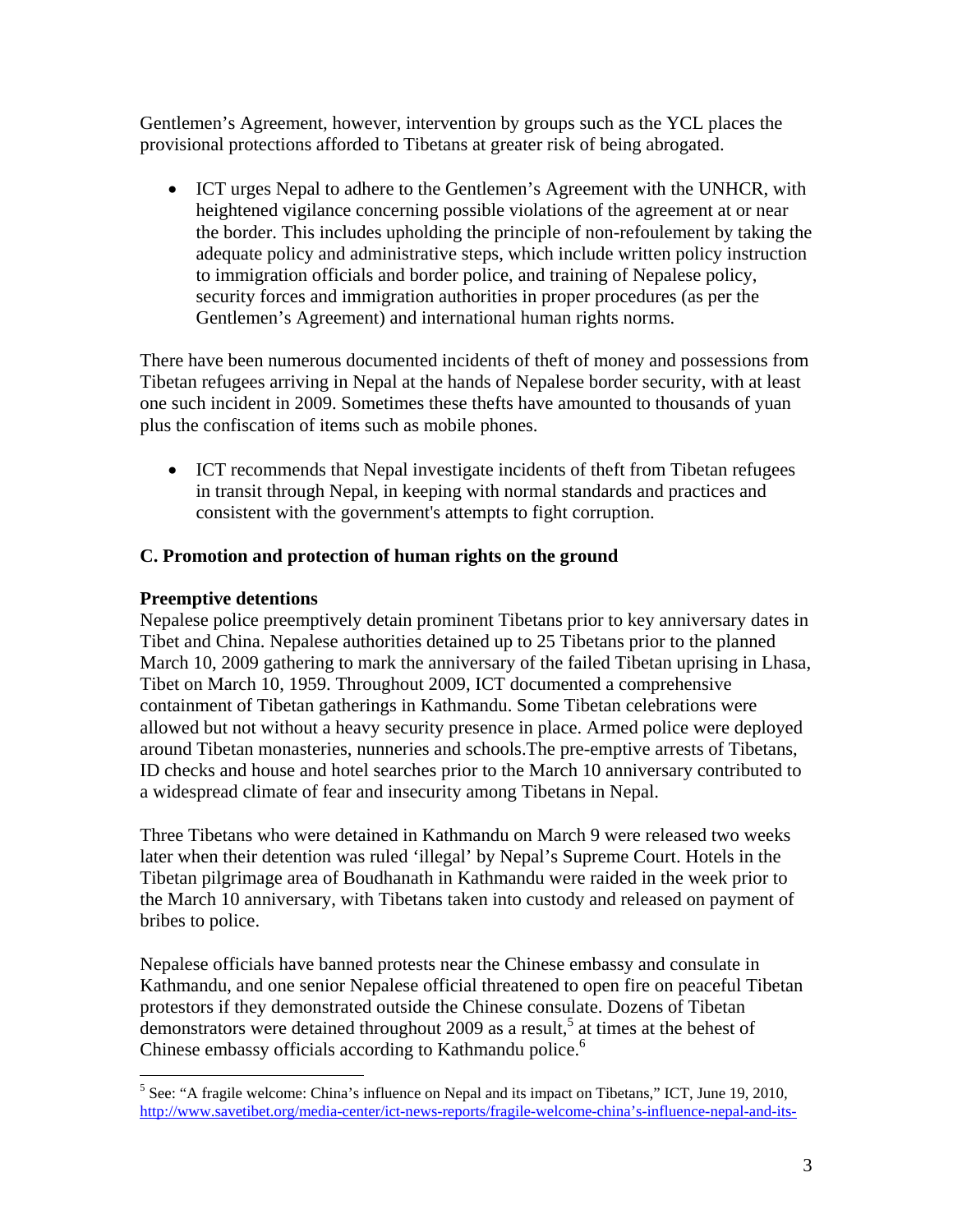• ICT is concerned with the practice of preemptive detentions and the wide-scale use of security forces used to intimidate Tibetans residing in Nepal and calls on Nepalese officials to ensure the fair treatment of Tibetans under Nepalese law.

### **D. Identification of challenges and constraints**

#### **Chinese pressure on the Nepalese government**

Nepal's geographic position as a transit point for Tibetans fleeing Tibet for India, as well as the estimated 20,000 Tibetans residing in Nepal, has made it a focal point of Chinese diplomatic pressure. As a result, Nepal has adopted a harder line stance against its Tibetan community, a significant shift from the humanitarian approach that had previously characterized Nepal's treatment of Tibetans.

In an article appearing in *Review Nepal*, <sup>7</sup> a source in Nepal's foreign ministry acknowledged intense pressure from China on Nepal to put an end to so-called "anti-China" activities by Tibetans, with one source reporting the Chinese embassy in Kathmandu sending over a dozen letters within one month concerning the situation. The source told of increased Chinese pressure on Nepal, holding it responsible for any activities carried out by the Tibetan community. The letters asserted that "being a neighboring country, Nepal would be able to control any form of Tibetan refugee activities or anti-China sentiment from Nepal."

### **Closure of the Dalai Lama's office in Kathmandu**

As of July, 2010, the Office of the Representative of His Holiness the Dalai Lama and the Tibetan Welfare Office in Kathmandu, established in the 1960s and closed by King Gyanendra in 2005, remained closed. The closures, which were in response to Chinese pressure, deprive long-staying Tibetan refugees of important community services.

The closures of the Tibetan Welfare Office and the Office of the Representative of His Holiness the Dalai Lama exacerbates the 'protracted refugee situation' for long-staying Tibetan refugees and means that governments and NGOs have no established point of contact with experience and expertise in dealing with Tibetan issues in Nepal. Tibetans had once again been dramatically reminded of their vulnerability in Nepal.

Since the closure of the offices, several foreign embassies in Kathmandu have urged Nepal to register an alternative Tibetan office to partner with the UNHCR to provide urgent humanitarian assistance to the Tibetan refugees transiting through Nepal every year, and to provide social services to the long-staying Tibetan refugee community. In October 2005, the Nepal Home Ministry registered the Bhota Welfare Society, headed by

impact-tibetans, and "Dangerous Crossing: conditions impacting the flight of Tibetan refugees 2009 update," ICT, June 19, 2010, http://www.savetibet.org/files/documents/Dangerous%20

Crossing%202009.pdf<br><sup>6</sup> '16 Tibetan activists arrested in Nepal,' Zee News, March 1, 2009, http://www.zeenews.com/southasia/2009-03-01/511637news.html

<sup>&</sup>lt;sup>7</sup> 'Nepalese foreign ministry officials says: China increases pressure Nepal asking to curb Tibetan movements,' Review Nepal, August 5, 2009